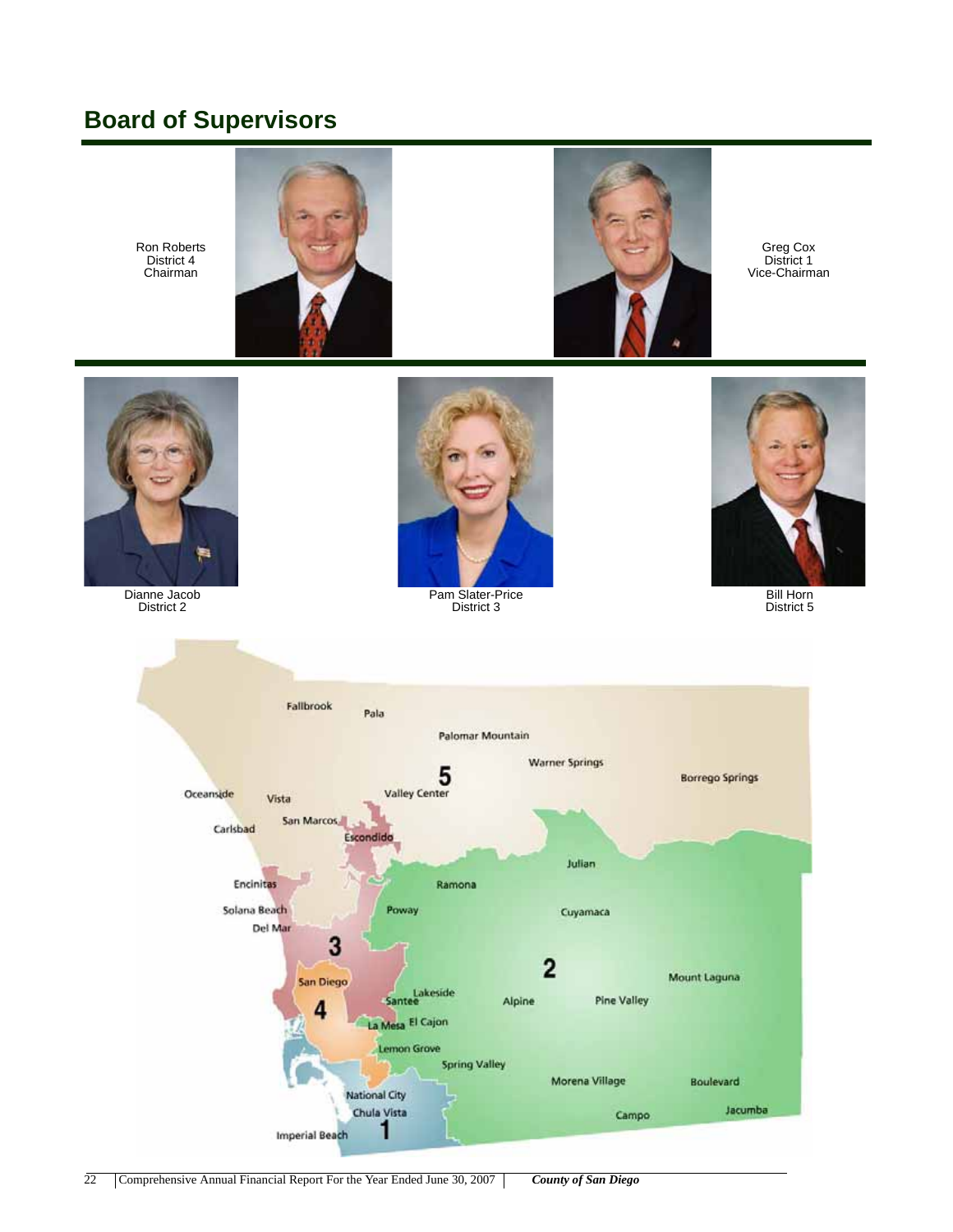

# **OTHER COUNTY OFFICERS**

### **Chief Administrative Office**

## **Elected Officials**

#### **General Managers**

| Chief Financial Officer/General Manager Finance & General Government Group  Don Steuer |  |
|----------------------------------------------------------------------------------------|--|
|                                                                                        |  |
|                                                                                        |  |
|                                                                                        |  |

#### **Department Heads**